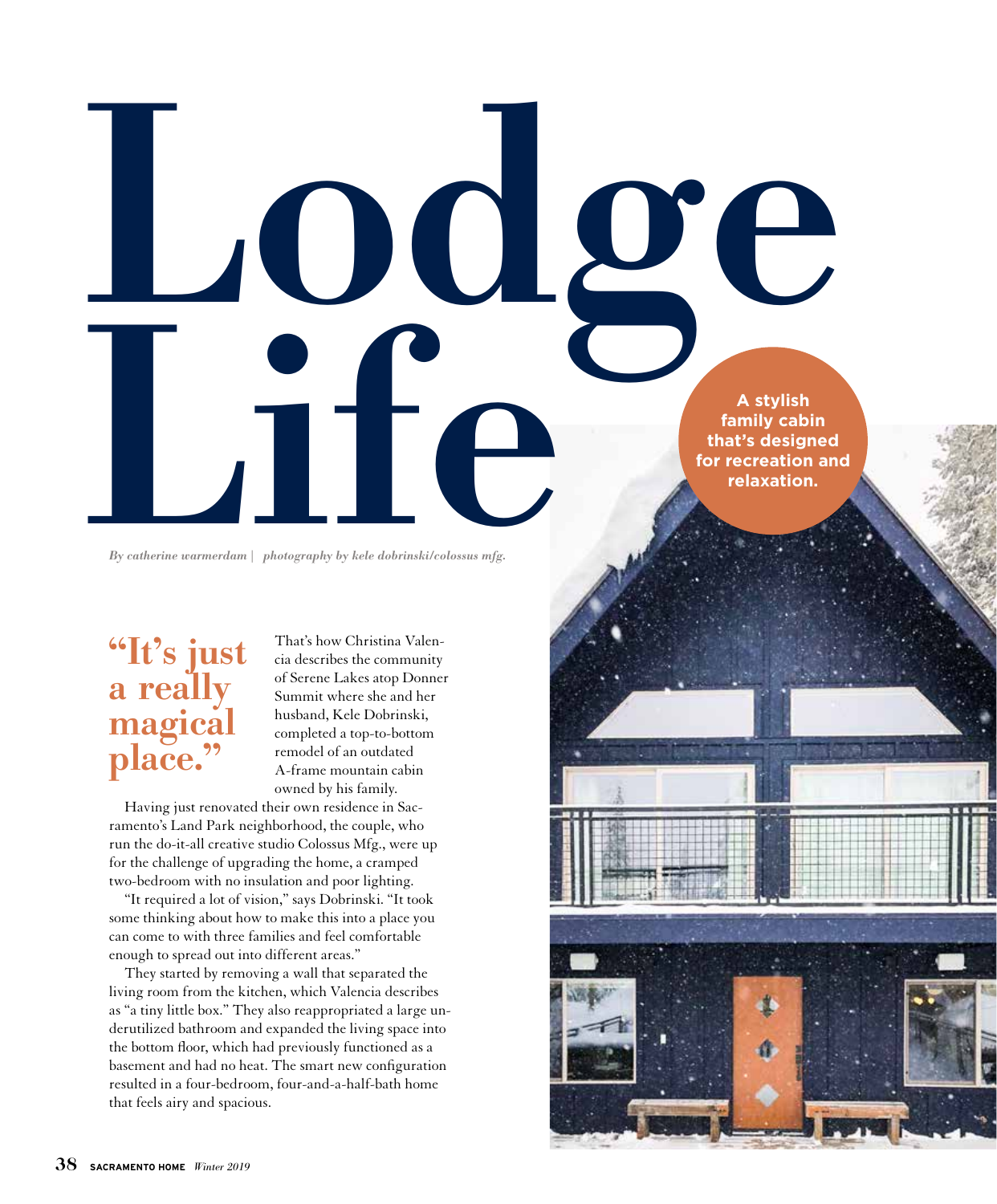



**The kitchen nook (above) utilizes space-saving bench seating. "It's great for families fitting a lot of people into a space," says Christina Valencia, "and I just love the casual nature of it." More seating is available at the kitchen counter (left).**

The installation of sliding glass doors and clerestory windows in the two principal bedrooms allows natural light to flood the rooms during the day. "At night, we can see the moon and the stars through the windows," says Valencia. "It's like you're camping, but indoors."

For the interiors, Valencia and Dobrinski cleverly merged the look of a high-end Nordic chalet with a campy 1970s ski vibe. "We try on our projects to mash up two different styles because I think that brings a fresh perspective," explains Valencia. "Kele and I wanted to make it unlike all the other mountain homes up there."

Durable surfaces, including a practical tile backsplash in the kitchen and engineered-wood floors in the main living area, can withstand the inevitable mud and snow that come with cabin life. "We associate the area with skiing and hiking and biking and having fun," says Valencia, "so the house had to accommodate that."

Likewise, the furnishings were chosen as much for their practicality as their beauty. "We wanted the home to feel comfortable, like nothing's too precious," says Dobrinski. "We looked for a lot of vintage stuff, which is both really wellbuilt and has a lot of character but is also not a huge expense. If it's going to get beat up, you don't feel terrible about it."

In the living room, a massive rock fireplace was replaced with a compact gas fireplace clad in Venetian plaster, a look that's simultaneously sleek and warm. A gaming nook in one corner is where kids congregate to do puzzles or play board games. "I honestly thought this would be a throwaway area, but it gets a lot of use," says Valencia. "Our kids love to do puzzles and play Jenga or Legos there. Everyone's got to have a game table at a cabin."

The summer-camp vibe that drew Dobrinski's family to Serene Lakes is now reflected in the home itself, which is what the designers had aimed for all along. "Being able to be in the mountains with your kids, you get a lot of family time and you can strip away all the distractions," says Valencia. And what could be more magical than that?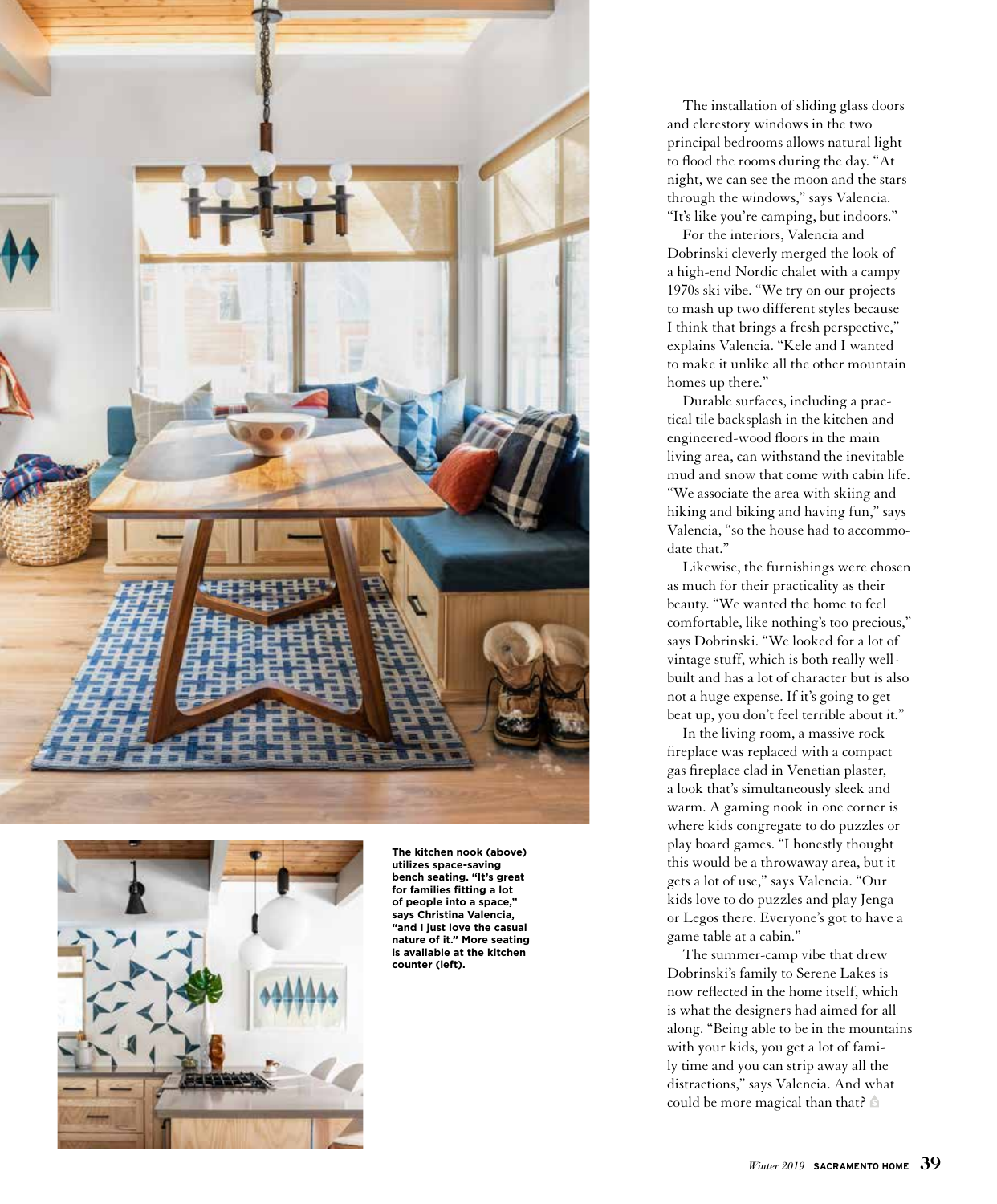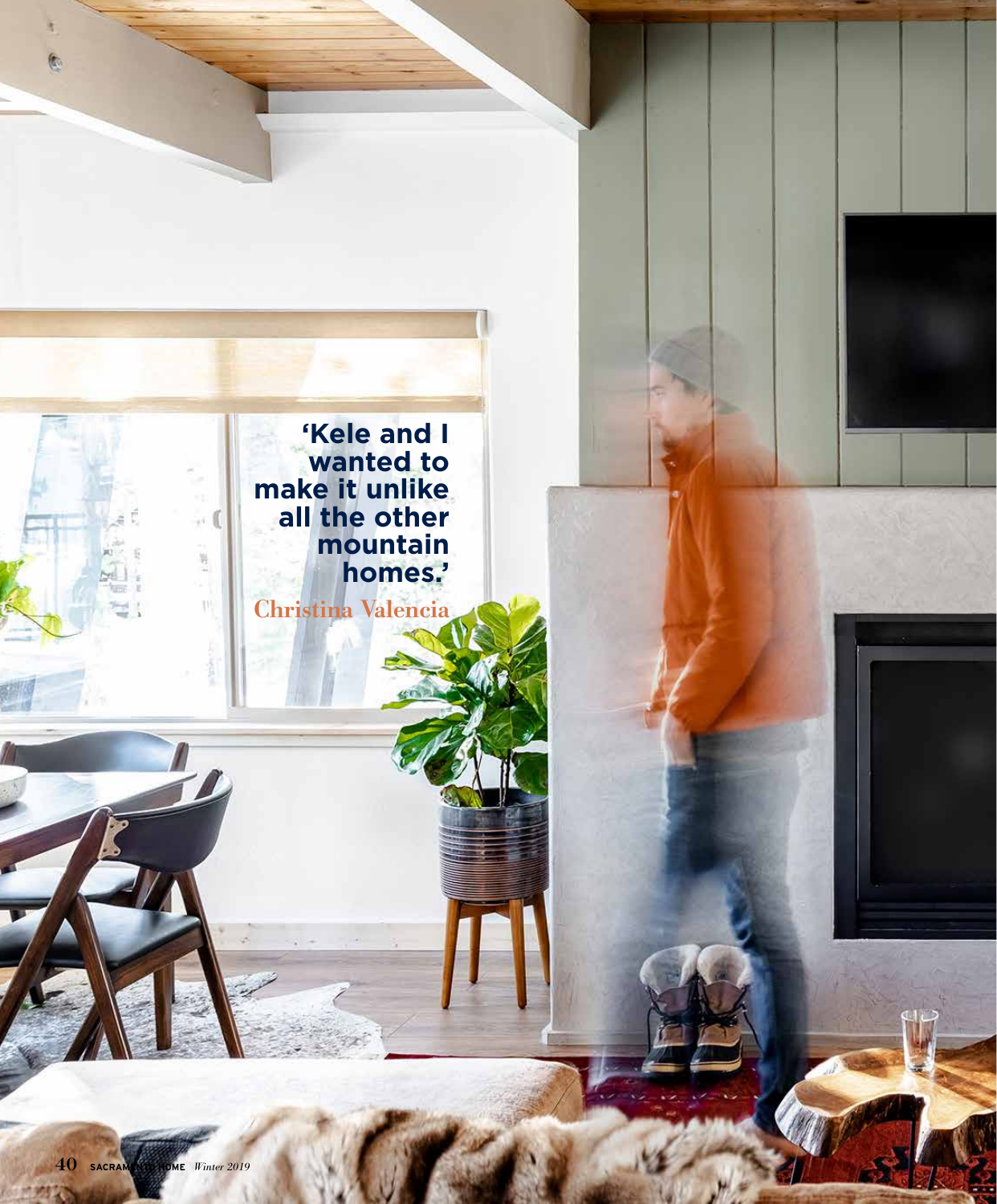

**SIMBHACK** 



**KAND** 



**Ripping out the massive stone fireplace that once stood in the living room "completely transformed" the space, says Kele Dobrinski. The designers clad the new fireplace in Venetian plaster, which has the look of concrete.**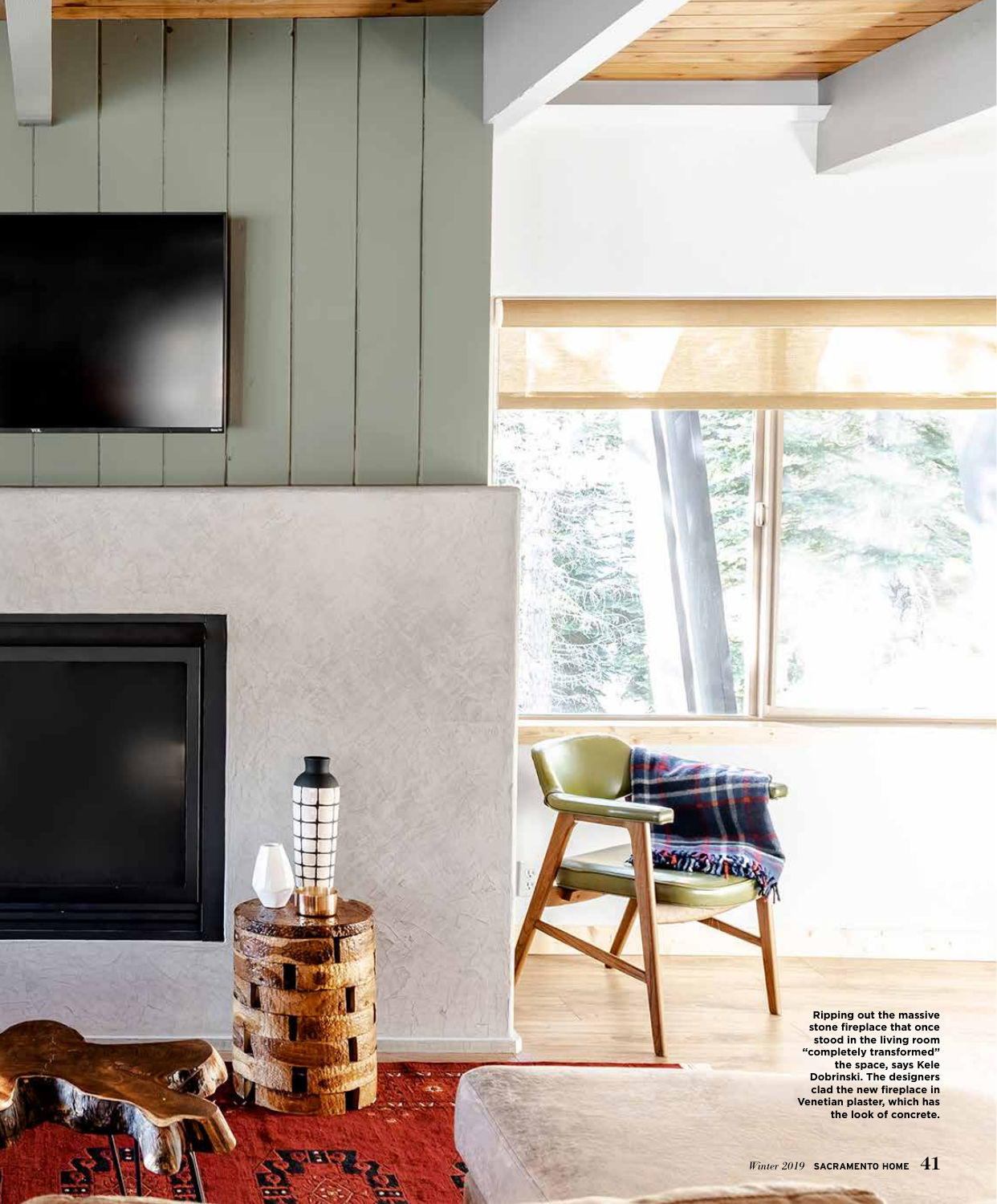**The geometric quilt in what the designers nicknamed "the black room," one of two principal bedrooms, once belonged to Dobrinski's grandmother.** 

 $\boldsymbol{\varcap}$ 

 $\epsilon$ 

 $\beta$ 

业长山

 $\sqrt{2}$